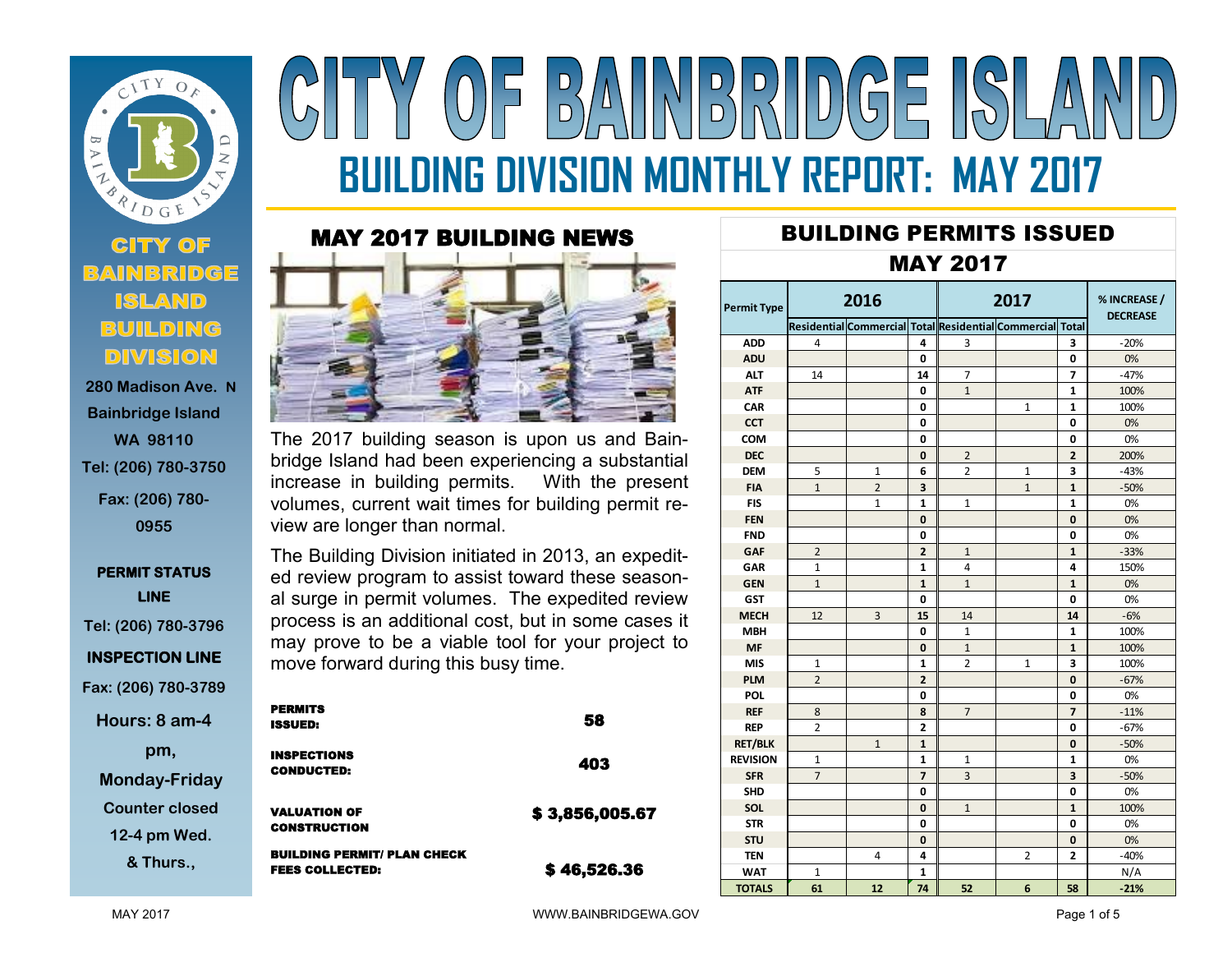| <b>Permit Type</b>                               | <b>Permit Number</b> | Applicant                                                                             | <b>Project Description</b>                                                                                                                                                                             | <b>Project Address</b>              | Date Issued | Valuation    |
|--------------------------------------------------|----------------------|---------------------------------------------------------------------------------------|--------------------------------------------------------------------------------------------------------------------------------------------------------------------------------------------------------|-------------------------------------|-------------|--------------|
| <b>Commercial Carport</b>                        | BLD22325             | Coble, Tom                                                                            | 600 Sqft Car Port Structure within footprint of BIR<br>Structure                                                                                                                                       | 301 SHANNON DR<br><b>SE</b>         | 05/18/2017  | \$37,758.00  |
| <b>Commercial Carport Total: 1</b>               |                      |                                                                                       |                                                                                                                                                                                                        |                                     |             |              |
| <b>Commercial Demolition</b>                     | BLD22302 C-DEM       | MADISON SQUARE LLC                                                                    | Demo of 1951 square feet                                                                                                                                                                               | 945 Hildebrand Ln<br><b>NE</b>      | 05/02/2017  |              |
| <b>Commercial Demolition Total: 1</b>            |                      |                                                                                       |                                                                                                                                                                                                        |                                     |             | \$0.00       |
| Commercial Fire Alarm System                     | BLD22318             | BAINBRIDGE ISLAND HS ADMIN & Replace existing fire alarm system<br><b>ORDWAY ELEM</b> |                                                                                                                                                                                                        | 8521 MADISON AVE 05/04/2017<br>N    |             | \$20,000.00  |
| <b>Commercial Fire Alarm System Total: 1</b>     |                      |                                                                                       |                                                                                                                                                                                                        |                                     |             | \$20,000.00  |
| <b>Commercial Miscellaneous</b>                  | BLD22171             | ROKE DEVELOPMENT LLC                                                                  | Install 1500L nitrogen tank on north end of building.<br>Plumbing nitrogen to NE corner of building. New gas<br>company spec concrete slab, two exhaust ducts and<br>fan.                              | 382 Madison Ave N                   | 05/26/2017  | \$4,500.00   |
| <b>Commercial Miscellaneous Total: 1</b>         |                      |                                                                                       |                                                                                                                                                                                                        |                                     |             | \$4,500.00   |
| <b>Commercial Tenant Improvement</b>             | <b>BLD22265TEN</b>   | AERIE HEALTHCARE<br>PROPERTIES LLC                                                    | TI for new tenant for physical therapy. Was dental<br>office.                                                                                                                                          | 727 Ericksen Ave NE 05/17/2017      |             | \$150,000.00 |
| <b>Commercial Tenant Improvement</b>             | BLD22302             | <b>MADISON SQUARE LLC</b>                                                             | remodel of 1951 square feet                                                                                                                                                                            | 945 Hildebrand Ln<br><b>NE</b>      | 05/25/2017  | \$275,000.00 |
| <b>Commercial Tenant Improvement</b> 2<br>Total: |                      |                                                                                       |                                                                                                                                                                                                        |                                     |             | \$425,000.00 |
| <b>Residential Addition</b>                      | <b>BLD22352</b>      | DAMRON GERALD L & HEATHER<br>M                                                        | Adding new Front Porch Cover of approx. 70 sq. ft.<br>AND reroof SFR.                                                                                                                                  | 4812 ROCKAWAY<br><b>BEACH RD NE</b> | 05/05/2017  | \$5,000.00   |
| <b>Residential Addition</b>                      | BLD22142             | BONOW JOHN HERBERT JR &                                                               | Adding 2 Additions. 576 sq. ft. to north end of existing<br>SFR and 2-Story addition of 716 sq. ft. to the<br>garage/studio building.                                                                  | 9600 SUMMER HILL<br>LN NE           | 05/19/2017  | \$170,885.50 |
| <b>Residential Addition</b>                      | BLD22093             | VAN LIERE ELDON N &<br>ELIZABETH C                                                    | After-the-fact addition of new room off Master<br>Bedroom.                                                                                                                                             | 4553 BLAKELY CT E 05/31/2017        |             | \$57,182.40  |
| <b>Residential Addition Total: 3</b>             |                      |                                                                                       |                                                                                                                                                                                                        |                                     |             | \$233,067.90 |
| <b>Residential Alteration</b>                    | <b>BLD22327</b>      | <b>GARRETSON WADE B</b>                                                               | Remodel 2 exisitng bathrooms including replacing<br>toilets, vanities and showers. Add lighting to hallways<br>& master bedroom and GWB repair.                                                        | 10922 NE Bill Point<br>Ct.          | 05/02/2017  | \$30,000.00  |
| <b>Residential Alteration</b>                    | BLD22350             | VOICE OF THE FUTURE LLC                                                               | Replace two livingroom windows for like kind. No<br>size/structural changes.                                                                                                                           | 3988 Rockaway<br>Beach Rd NE        | 05/04/2017  | \$2,082.42   |
| <b>Residential Alteration</b>                    | BLD22320             | WILTON F P & S G 018681737444                                                         | Add two bay window pop-out in kitchen and dining<br>rooms and kitchen remodel.                                                                                                                         | 4334 NE RHODES<br><b>END</b>        | 05/09/2017  | \$35,000.00  |
| <b>Residential Alteration</b>                    | <b>BLD21167ATF</b>   | OPPER RUSS & MUSIKAR<br><b>DEBORA</b>                                                 | Replace decking and railing on lower deck. Replace<br>windows in storage space under lower deck. Add hot<br>& cold water hose bib. Replace lattice skirting with<br>plywood and shingles to match SFR. | 3192 Point White Dr<br><b>NE</b>    | 05/09/2017  | \$60,000.00  |
| <b>Residential Alteration</b>                    | <b>BLD22274</b>      | SCHEFFLER F J & M B                                                                   | Remove existing solarium and replace with framed<br>construction and renovate deck.                                                                                                                    | 1808 EAGLE<br>HARBOR LN NE          | 05/25/2017  | \$50,000.00  |
| <b>Residential Alteration</b>                    | BLD22345             | <b>WILLIAMS, BRUCE</b>                                                                | Raising 363 sq. ft. of existing shed roof. Adding<br>footings to support it.                                                                                                                           | 7139 ISLAND<br>CENTER RD NE         | 05/25/2017  | \$6,500.00   |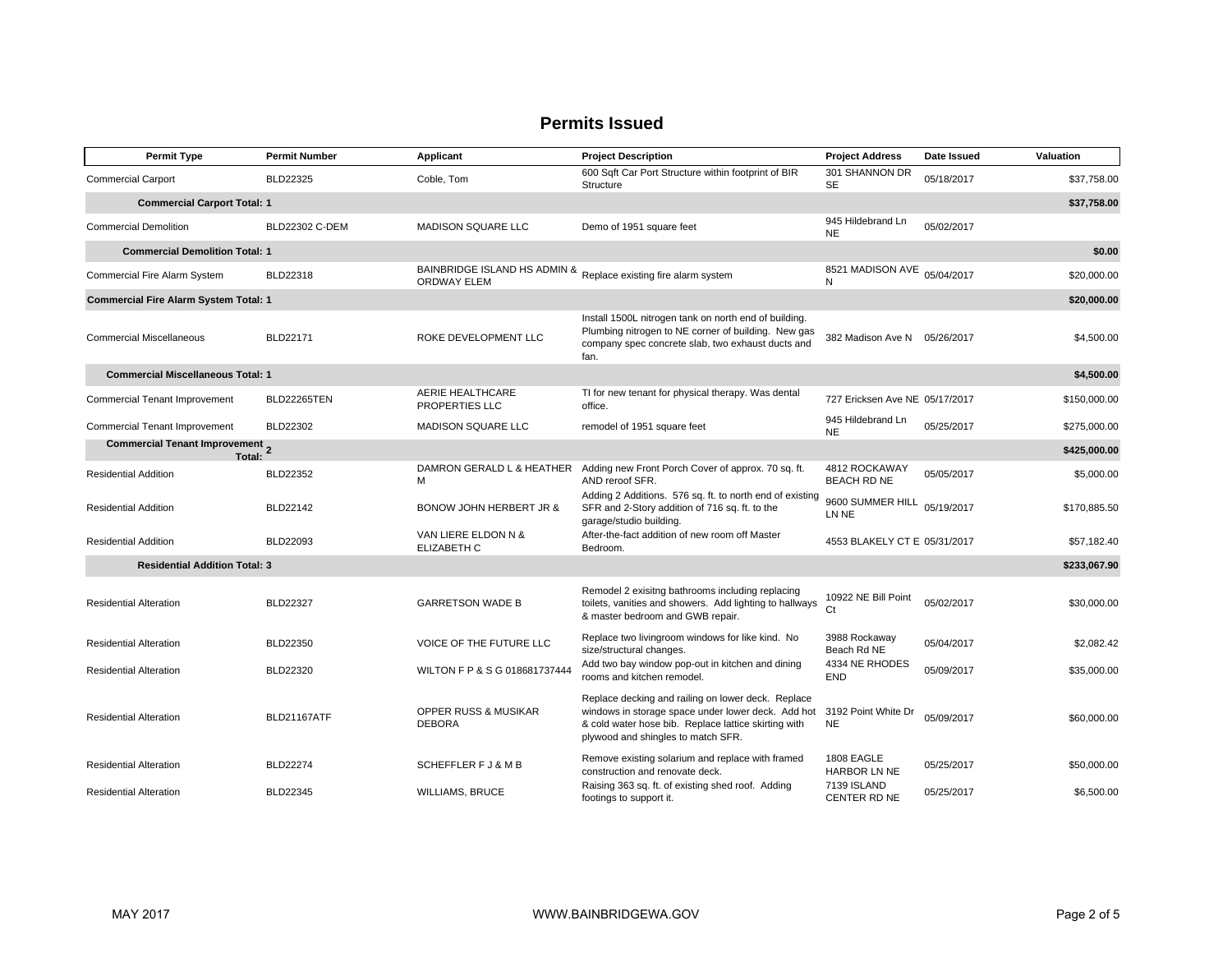| <b>Permit Type</b>                              | <b>Permit Number</b> | Applicant                                               | <b>Project Description</b>                                                                                                       | <b>Project Address</b>                  | Date Issued | Valuation    |
|-------------------------------------------------|----------------------|---------------------------------------------------------|----------------------------------------------------------------------------------------------------------------------------------|-----------------------------------------|-------------|--------------|
| <b>Residential Alteration</b>                   | BLD22305             | OLSON CRAIG D & THERESA V                               | Converting 1/2 of garage to new Guest Bedroom and<br>Bath. Converting existing upstairs bedroom to office<br>by removing closet. | 11215 Pinyon Ave<br><b>NE</b>           | 05/30/2017  | \$17,500.00  |
| <b>Residential Alteration Total: 7</b>          |                      |                                                         |                                                                                                                                  |                                         |             | \$201,082.42 |
| Residential After The Fact                      | <b>BLD22384</b>      | <b>MARTIN MACKENZIE &amp; MEGHAN</b><br><b>MCINTYRE</b> | Replace deck boards & railing of existing deck and<br>adding staris with 14 risers.                                              | 7565 NE Emerald<br>Way                  | 05/31/2017  | \$8,000.00   |
| <b>Residential After The Fact Total: 1</b>      |                      |                                                         |                                                                                                                                  |                                         |             | \$8,000.00   |
| <b>Residential Deck</b>                         | BLD22365             | <b>ISLEY BENSON W &amp; ERIN M</b>                      | Building new 450 sq. ft. deck.                                                                                                   | 11529 ARROW<br>POINT DR NE              | 05/15/2017  | \$28,318.50  |
| <b>Residential Deck</b>                         | BLD22264             | KELLY PATRICK W & DEBORAH L                             | Install additional free standing deck onto existing<br>ledger deck                                                               | 6405 HALEY LOOP<br><b>NE</b>            | 05/31/2017  | \$29,702.96  |
| <b>Residential Deck Total: 2</b>                |                      |                                                         |                                                                                                                                  |                                         |             | \$58,021.46  |
| <b>Residential Demolition</b>                   | BLD22216             | LLEWELLYN RONALD & COLETTE Demo existing SFR.           |                                                                                                                                  | 14315 Silven Ave NE 05/02/2017          |             |              |
| <b>Residential Demolition</b>                   | <b>BLD22278</b>      | AMESBURY JUDITH B                                       | Demo on-site existing 1984 Mobile Home.                                                                                          | 9645 MANDUS<br><b>OLSON NE</b>          | 05/15/2017  |              |
| <b>Residential Demolition Total: 2</b>          |                      |                                                         |                                                                                                                                  |                                         |             | \$0.00       |
| Residential Fire Sprinkler System               | <b>BLD20384FIS</b>   |                                                         | SUNDBERG WAYNE & KATHLEEN Installing new Residential Fire Sprinkler System.                                                      | 5128 ROCKAWAY<br><b>BEACH RD NE</b>     | 05/09/2017  | \$5,000.00   |
| Residential Fire Sprinkler System 1<br>Total:   |                      |                                                         |                                                                                                                                  |                                         |             | \$5,000.00   |
| Residential Grading and Fill                    | <b>BLD22224</b>      | <b>EAGLE HARBOR LLC</b>                                 | After-the-fact grading permit for 90 yards of soil<br>brought-in and leveled over 2,300sqft area.                                | 6825 NE EAGLE<br><b>HARBOR DR</b>       | 05/04/2017  |              |
| <b>Residential Grading and Fill Total: 1</b>    |                      |                                                         |                                                                                                                                  |                                         |             | \$0.00       |
| <b>Residential Garage</b>                       | BLD21960             | WELLS ALLAN D & JOANNE M                                | Building a 624 sq. ft. Detached Garage with 232 sq. ft. 9060 Nisqually Way<br>storage above.                                     | <b>NE</b>                               | 05/01/2017  | \$53,868.08  |
| <b>Residential Garage</b>                       | <b>BLD17951GAR</b>   | STURTEVANT EVAN H & CUPP<br><b>CRYSTINA M</b>           | permit file is For Inspection card only                                                                                          | 321 LOVELL AVE<br><b>SW</b>             | 05/04/2017  |              |
| <b>Residential Garage</b>                       | <b>BLD22020GAR</b>   | BLACKWOOD HOLDINGS VI LLC                               | This case for Inspections & Fees Only. Building a<br>Detached Garage for new SFR. SEE BLD22020 for<br>ALL reviews!               | 10723 SUNRISE DR<br><b>NE</b>           | 05/08/2017  | \$141,138.60 |
| <b>Residential Garage</b>                       | <b>BLD22228</b>      | LYNCH ROBERT E & KRISTINE W                             | New construction detached 2-car garage with no<br>plumbing or finished interior walls.                                           | 5295 NE OLD MILL<br><b>RD</b>           | 05/25/2017  | \$36,247.68  |
| <b>Residential Garage Total: 4</b>              |                      |                                                         |                                                                                                                                  |                                         |             | \$231,254.36 |
| <b>Residential Generator</b>                    | BLD22351             | RICHARD LOUIS P & ADAMS<br><b>SALLY P</b>               | Installing new 20kW Generator and LP Line thru<br>crawelspace.                                                                   | 688 TIFFANY<br>MEADOWS DR NE            | 05/05/2017  |              |
| <b>Residential Generator Total: 1</b><br>\$0.00 |                      |                                                         |                                                                                                                                  |                                         |             |              |
| <b>Residential Mobile Home</b>                  | <b>BLD22232</b>      | <b>ISLANDER RESIDENTS ASSOC</b>                         | New modular home                                                                                                                 | 510 MADRONA WAY 05/26/2017<br><b>NE</b> |             |              |
| <b>Residential Mobile Home Total: 1</b>         |                      |                                                         |                                                                                                                                  |                                         |             | \$0.00       |
| <b>Residential Mechanical</b>                   | BLD22340             | SAFFORD RICKY & KRISTINA M                              | Remove & Replace existing Heat Pump.                                                                                             | 5106 DEERPATH LN<br><b>NE</b>           | 05/02/2017  |              |
| <b>Residential Mechanical</b>                   | BLD22353             | SILVA RONALD J & PAT P                                  | Remove and replace existing Heat Pump System                                                                                     | 433 Grow Ave NW                         | 05/05/2017  |              |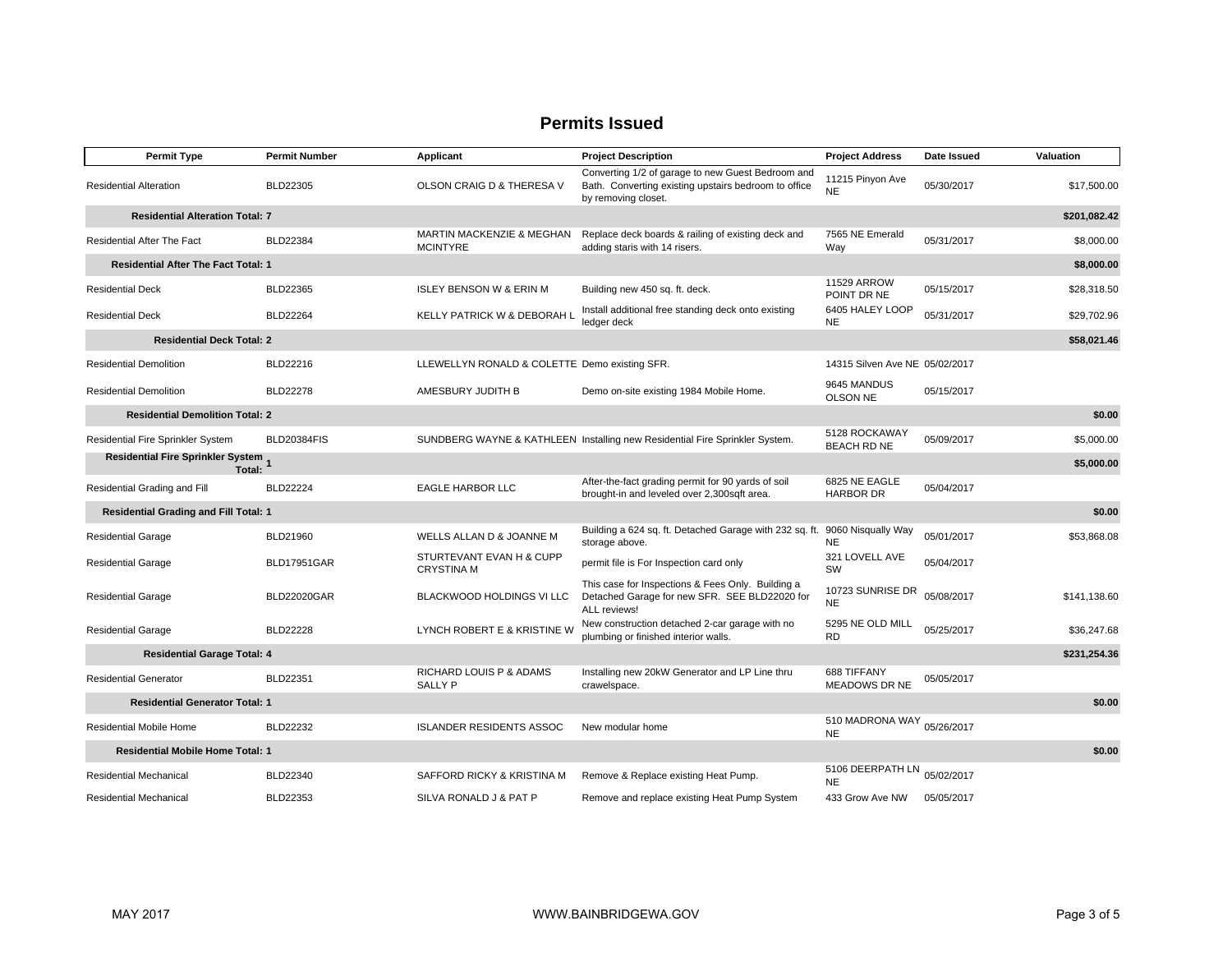| <b>Permit Type</b>                                       | <b>Permit Number</b> | Applicant                                                                  | <b>Project Description</b>                                                                                                                                         | <b>Project Address</b>                                | Date Issued | Valuation    |
|----------------------------------------------------------|----------------------|----------------------------------------------------------------------------|--------------------------------------------------------------------------------------------------------------------------------------------------------------------|-------------------------------------------------------|-------------|--------------|
| Residential Mechanical                                   | BLD22354             | LAVERY ERIC A & HODAPP<br><b>KRISTIN R</b>                                 | Remove existing gas furnce and REPLACE with new<br>Heat Pump System.                                                                                               | 13216 NE<br><b>CAMBRIDGE</b><br><b>CREST WAY</b>      | 05/05/2017  |              |
| Residential Mechanical                                   | BLD22371             |                                                                            | SHUGART RALPH P & YVONNE A New installation ductless heat pump.                                                                                                    | 170 HARBOR<br>SQUARE LOOP NE 05/12/2017<br>SUITE A103 |             |              |
| Residential Mechanical                                   | <b>BLD22377</b>      | THURROTT RICHARD V JR &<br><b>LINDA</b>                                    | Install Heat pump                                                                                                                                                  | 8451 Springridge Rd<br><b>NE</b>                      | 05/15/2017  |              |
| <b>Residential Mechanical</b>                            | BLD22379             | SUN DAY COVE ASSOC PHASE I Install heat pump in exist res.                 |                                                                                                                                                                    | 611 WINSLOW WAY<br>W                                  | 05/15/2017  |              |
| <b>Residential Mechanical</b>                            | <b>BLD22381</b>      | BRINTON ALEXANDER & MARKUS Heat Pump in existing residence<br><b>DAVID</b> |                                                                                                                                                                    | **NO SITUS<br>ADDRESS **                              | 05/15/2017  |              |
| Residential Mechanical                                   | BLD22382             | GOUSSEV EVGENIY V & JEANNE<br>E                                            | Tankless Water Heater in exist residence                                                                                                                           | 8792 NE ODD<br><b>FELLOWS RD</b>                      | 05/15/2017  |              |
| Residential Mechanical                                   | <b>BLD22386</b>      | DURHAM, MIKEL                                                              | Remove and replace in new loaction Furance. Replace 8726 NE TRIPLE<br>Hot Water Heater and Water Softener.                                                         | <b>CROWN LN</b>                                       | 05/18/2017  |              |
| Residential Mechanical                                   | <b>BLD22387</b>      | STRULLY BRIAN G & JENNA                                                    | Replacement LP water heater                                                                                                                                        | 6440 HALEY LOOP<br><b>NE</b>                          | 05/18/2017  |              |
| Residential Mechanical                                   | BLD22356             | <b>CROWTHERS DEBRA &amp; MARK</b>                                          | Install of LP Tank, lines and stove                                                                                                                                | 10850 Sunrise Dr NE 05/19/2017                        |             |              |
| Residential Mechanical                                   | BLD22401             | MACARTHUR JOHN B & ANNE F<br><b>TRUSTEES</b>                               | Remove and Replace existing LP Fireplace.                                                                                                                          | 546 Wood Ave SW                                       | 05/24/2017  |              |
| Residential Mechanical                                   | BLD22402             | <b>BAYS PATRICK N</b>                                                      | Installing new Ductless Heat Pump.                                                                                                                                 | 698 WINTERSWEET<br>RD NE                              | 05/24/2017  |              |
| Residential Mechanical                                   | BLD22405             | PURDY WILLIAM P & COSTA<br>MICHELE M                                       | replace existing heat pump                                                                                                                                         | 831 Village Cir NW                                    | 05/25/2017  |              |
| <b>Residential Mechanical Total: 14</b>                  |                      |                                                                            |                                                                                                                                                                    |                                                       |             | \$0.00       |
| <b>Residential Multi-Family</b>                          | BLD21843             | <b>ATTALINA LLC</b>                                                        | Demo Existing Office building, build new 2 story MF, 3<br>unit, apartment Building WITH 1,786 sq. ft. 1st floor,<br>1,786 sq. ft. 2nd floor and 570 sq. ft. decks. | 390 ERICKSEN AVE<br><b>NE</b>                         | 05/19/2017  | \$552,064.35 |
| <b>Residential Multi-Family Total: 1</b>                 |                      |                                                                            |                                                                                                                                                                    |                                                       |             | \$552,064.35 |
| <b>Residential Miscellaneous</b>                         | BLD21513MIS-B        | <b>ROBERTS SCOTT &amp;</b><br><b>SZARKOWITZ ROBERTS</b><br><b>KRISTINE</b> | Construction of four exterior lighting fixtures to<br>illuminate a private tennis court.                                                                           | 7043 NE BERGANIO 05/10/2017<br><b>RD</b>              |             | \$6,000.00   |
| <b>Residential Miscellaneous</b>                         | <b>BLD22254</b>      | LYON RICHARD F & ASPREY<br><b>MARGARET D</b>                               | Construction of stairs and replace deck. See<br><b>PLN50617 SSDE</b>                                                                                               | 6518 NE Monte Vista 05/19/2017                        |             | \$27,000.00  |
| <b>Residential Miscellaneous Total: 2</b><br>\$33,000.00 |                      |                                                                            |                                                                                                                                                                    |                                                       |             |              |
| <b>Residential Re-Roof</b>                               | BLD22341             | OLSON DOUGLAS R & MELANIE J Re-roof 34 squares comp roof.                  |                                                                                                                                                                    | 13365 Bridgestone Ct 05/02/2017<br><b>NE</b>          |             | \$3,740.00   |
| <b>Residential Re-Roof</b>                               | <b>BLD22276</b>      | Valentine Roofing                                                          | Remove existing roof from detached garage and<br>replace with new underlayment and composition<br>shingles. Repair plywood as needed.                              | 7082 NE TWIN<br>PONDS RD                              | 05/09/2017  | \$2,310.00   |
| <b>Residential Re-Roof</b>                               | BLD22362             | FRITTS DEAN M & SUSAN D                                                    | Reroof of approx. 37 squares for SFR & Garage.                                                                                                                     | 8220 Hansen Rd NE 05/09/2017                          |             | \$4,070.00   |
| <b>Residential Re-Roof</b>                               | <b>BLD22372</b>      | ROBINSON CHRISTY L TRUSTEE                                                 | Remove and replace 6 squares existing comp roof on<br>quest house.                                                                                                 | 8750 NE ODD<br><b>FELLOWS RD</b>                      | 05/12/2017  | \$660.00     |